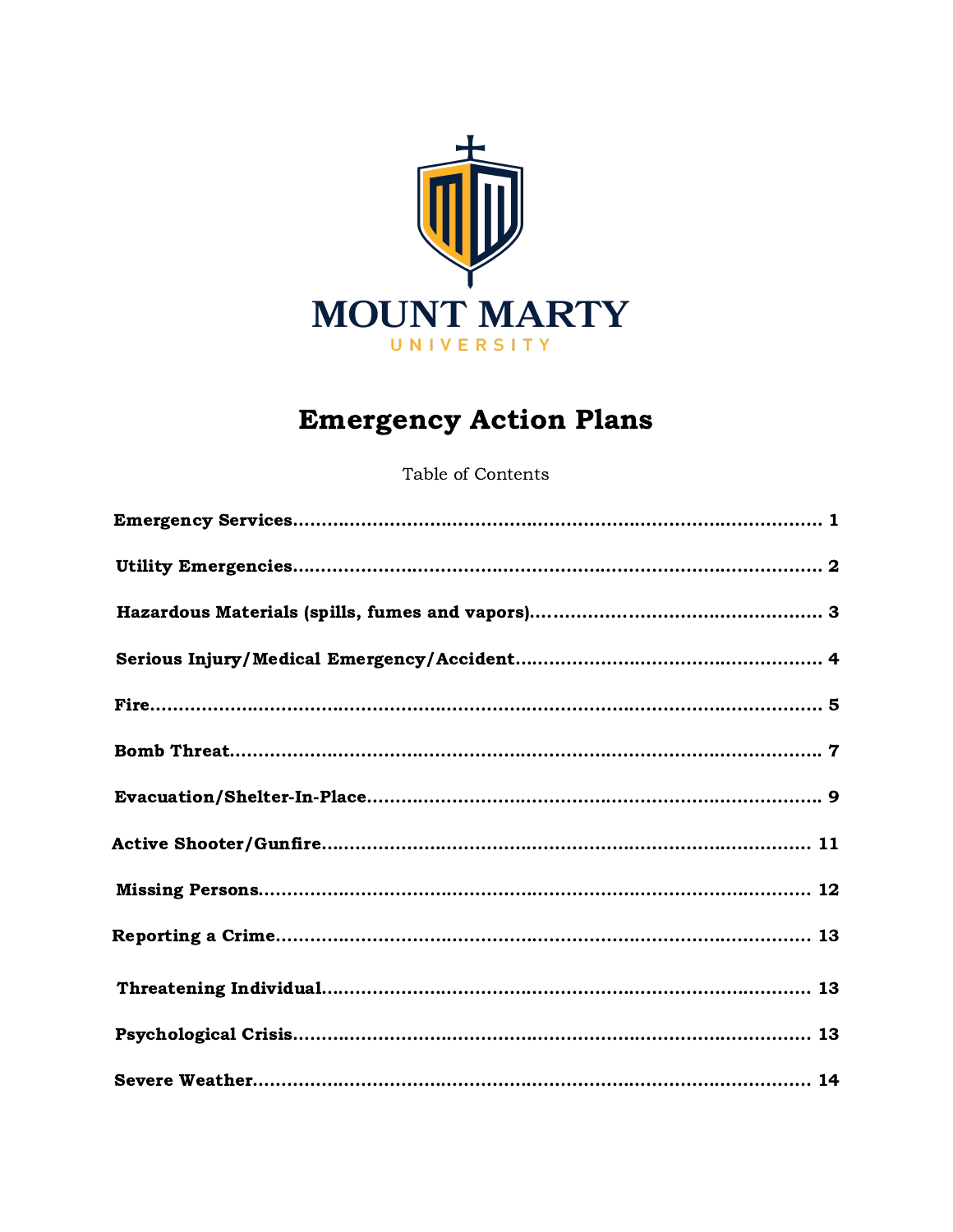# <span id="page-1-0"></span>Emergency Services

Mount Marty University is committed to providing a safe campus environment for students, faculty, staff, and visitors. Please read this information to familiarize yourself with our emergency response procedures. In the event of an emergency, time is critical to ensure the health and safety of yourself and others. Your knowledge and quick action could save lives. If you have any questions, please contact campus safety at 605-661-9883. This plan may be found online at mountmarty.edu/emergencyplan

#### On Campus

#### Reporting Emergencies:

- Call 911.
- Remain calm and clearly state, "This is an emergency."
- Describe the nature of emergency.
- Give the number from which you are calling.
- Identify location of the emergency.
- Be prepared to provide as much information as possible.
- Do not hang up until instructed to do so unless there is an immediate threat to your health and safety.

### Sign up to receive text messages for important communication in the event of an emergency through the Campus Alert Notification System via the MMU portal.

#### Other Services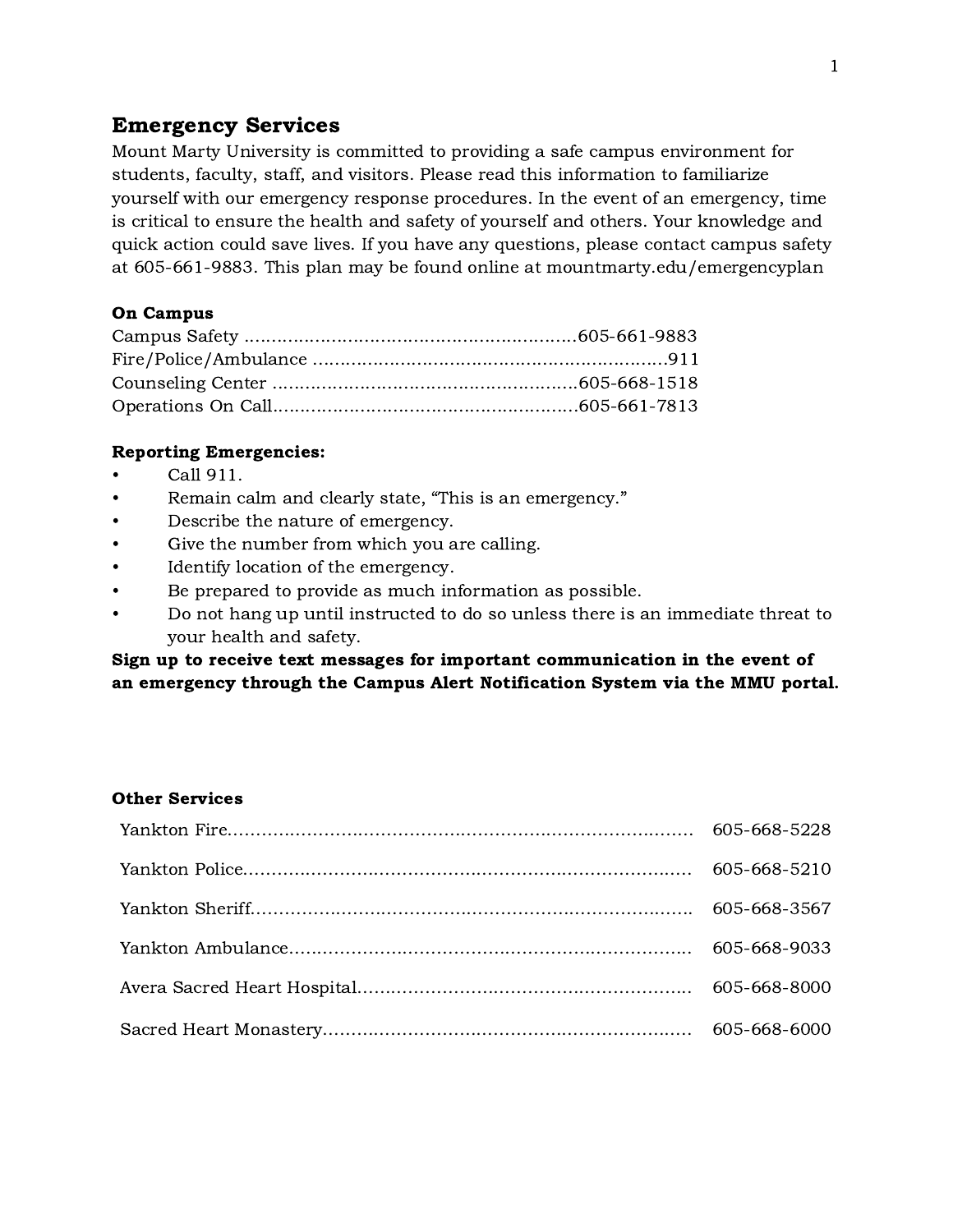# <span id="page-2-0"></span>Utility Emergencies

# For all utility emergencies, notify operations at 605-668-1500 and campus safety at 605-661-9883.

If directed to evacuate, follow the same directions for the building evacuation.

## Power outage

- Never touch fallen electrical wires or exposed electrical wiring.
- Do not use elevators. Know the location of the nearest exit if evacuation of the building is required. Exit using the stairways.
- Seek out persons needing assistance.

### Gas leak

- Cease all operations immediately and evacuate the area as soon as possible, notifying others as you leave.
- Do not switch lights on or off.
- Do not take time to open windows or close doors.
- Do not use elevators.
- DO NOT re-enter the building until authorized to do so by university officials.

# People trapped in elevator

- If you are trapped, use the emergency phone in the elevator or push the alarm button. You can also use a wireless phone to call for help.
- Wait for help to arrive. Remain calm.
- If you discover trapped people, talk to them and try to keep them calm until an officer or other help arrives.

# Do not attempt to climb out of the elevator if trapped.

# Flooding or water break

If flooding occurs, stop using all electrical devices.

# Water line/sewer failure

In the event of a water line/sewer failure, remain calm and follow these steps:

- Notify operations at 605-668-1500. Advise them of the severity and location of the problem. Indicate if any people or objects are in imminent danger.
- Use extreme caution if any electrical appliances/outlets are near the water. Stop using all electrical equipment.
- If the source of the water is known and you are confident you can stop it safely (i.e., unclog the drain, turn off the water), do so cautiously.
- Assist with protecting objects from water damage by removing them from the area.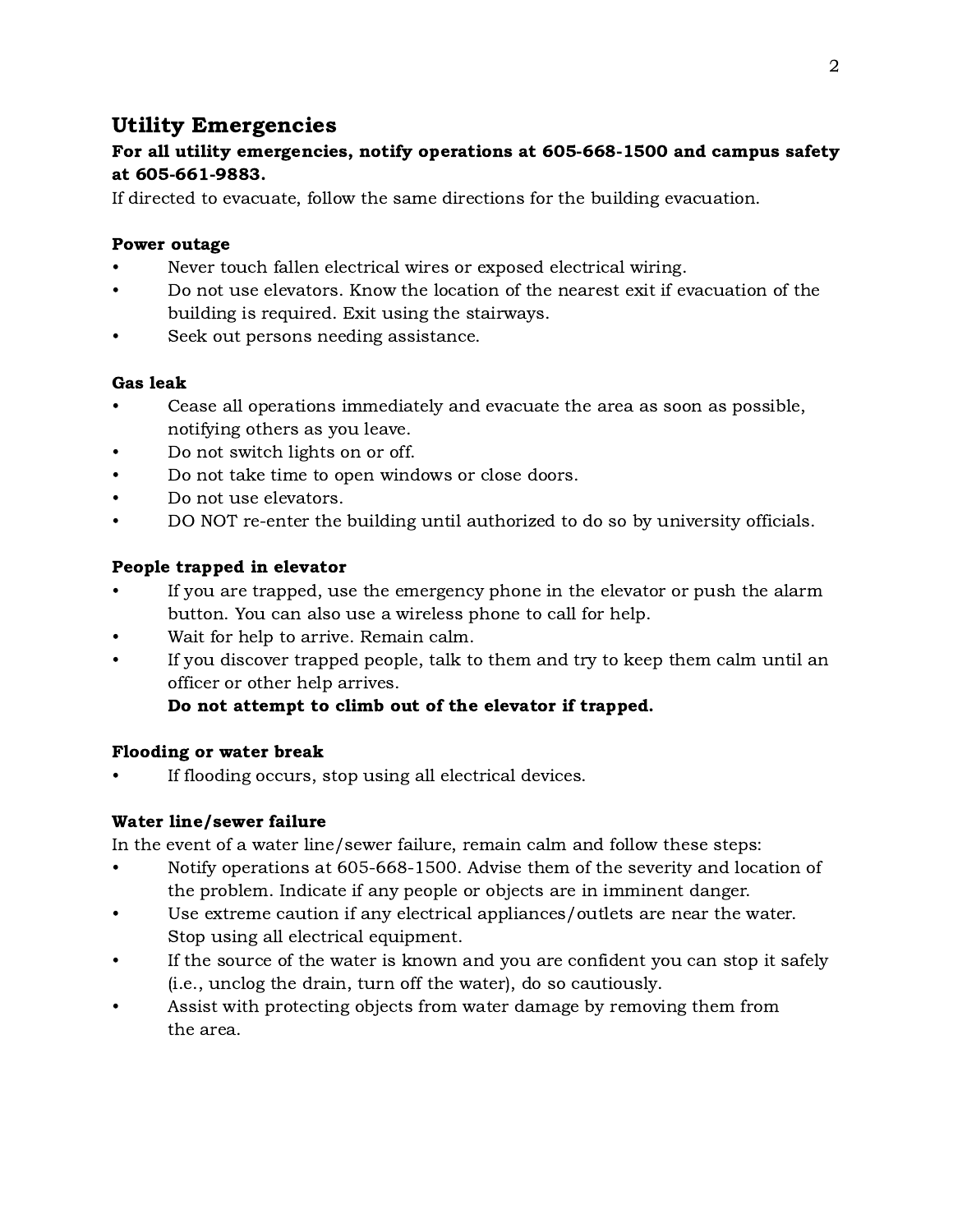# <span id="page-3-0"></span>Hazardous Materials (spills, fumes and vapors)

#### Procedures

When a spill does occur, it is necessary to take prompt and appropriate action. Contact operations at 605-668-1500 and campus safety at 605-661-9883.

#### Spill procedures

- Notify others in your area that a spill has occurred.
- Evacuate the room, floor, or building as necessary. Do not hesitate to pull the fire alarm if necessary to evacuate the building.
- For flammable materials, turn off all ignition sources.
- Close doors to the area where the spill occurred.
- Limit access to the area.
- Stand by the area outside the building until help arrives, a minimum of 300 feet away.

#### Provide the following when reporting a spill:

- Personal injuries, if any.
- Location of the spill (building and room number).
- Name of material(s) involved (spell clearly and slowly).
- The amount of material spilled.
- Immediate actions taken.
- How spill occurred (if known or suspected).
- Who first noticed spill and at what time.
- Call-back number(s).

#### Fumes and vapors

- You may be overcome by fumes or vapors. Immediately evacuate the area.
- Some dangerous gases do not have an odor. Do not let your safety be guided by your sense of smell.
- Never enter a room or building from which a strong odor or vapor is being emitted.
- Avoid using elevators.
- Do NOT re-enter affected building or area until authorized by university officials.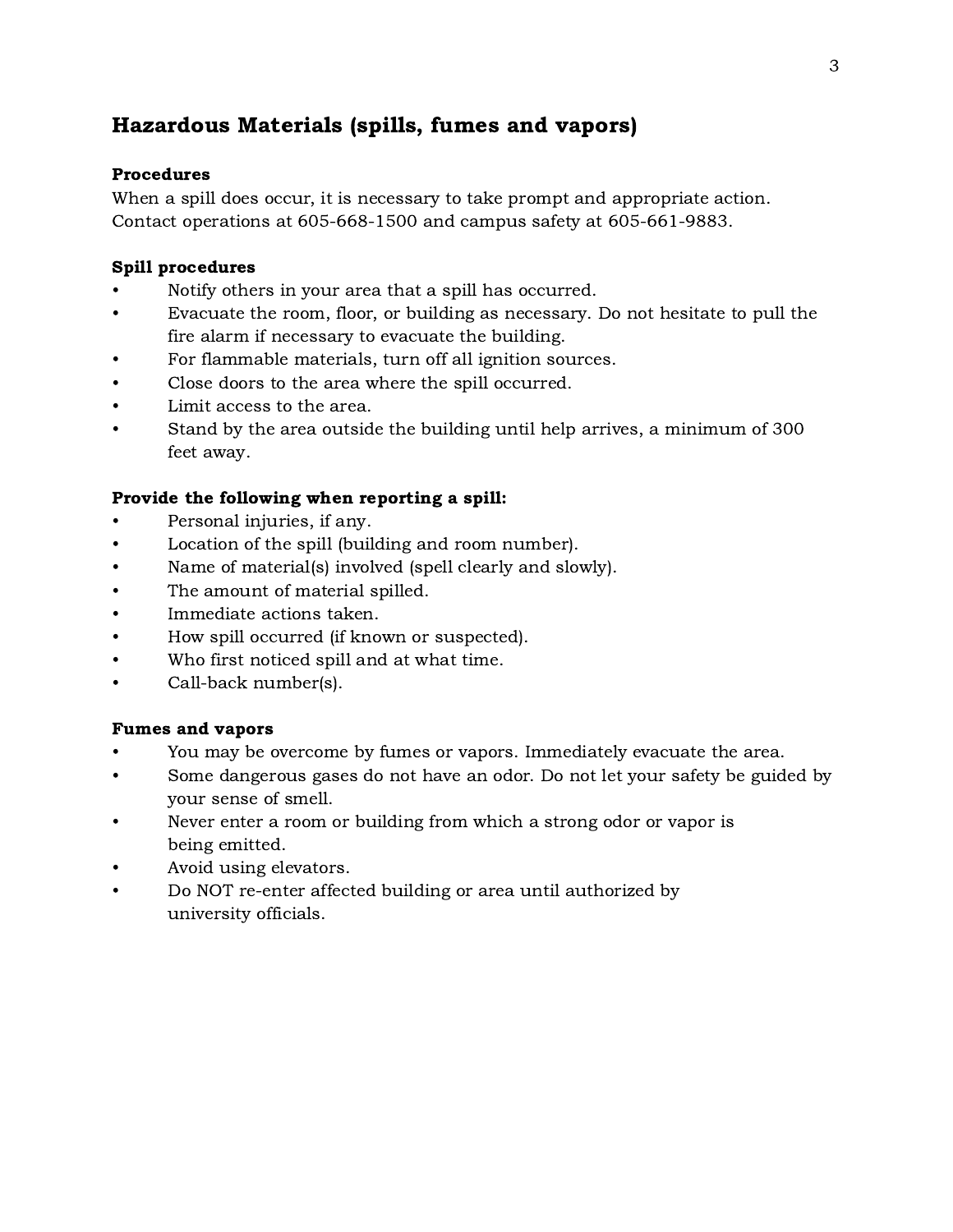# <span id="page-4-0"></span>Serious Injury/Medical Emergency/Accident

### Procedures

When reporting an accident or medical emergency, call 911 to get help immediately. Say, "This is a medical emergency." Also notify campus safety at 605-661-9883.

### In the event of an accident involving injury or illness:

- If life-threatening, seek emergency medical treatment. Do not move the victim unless he/she is in danger.
- Stay on the phone until instructed to hang up.
- Provide as much information as possible, including:
	- Location of the emergency.
	- Nature and cause of the medical emergency/situation.
	- Medical observations: Is the victim conscious?
	- Breathing? Severely bleeding? Other victims?
	- Phone number from which you are calling.
	- Other hazards that may be present.
- Remain calm.
- Employees must notify human resources as quickly as possible for any on-the-job injury or illness. If it is not an emergency, the supervisor should be notified before the employee seeks medical treatment.

#### Accident prevention

• Slips, trips and falls can lead to serious injury. If you spill a liquid or discover a wet floor, please clean it up immediately or contact operations at 605-668-1500 (weekdays) or 605-661-7813 (nights and weekends) for assistance. Report all other trip and fall hazards – holes in sidewalk, loose carpet, etc. – to operations at 605-668-1500.

#### Blood, body fluid, or infectious exposures

An exposure means a specific eye, mouth or other mucous membrane or non-intact skin was in contact with blood or other potentially infectious materials. If you are exposed:

• Immediately WASH area with soap and water or eye wash for 15 minutes as applicable.

- Notify your supervisor or faculty member.
- Obtain medical help.
- Contact operations at 605-668-1500 (weekdays) or 605-661-7813 (nights and weekends) for assistance coordinating clean up.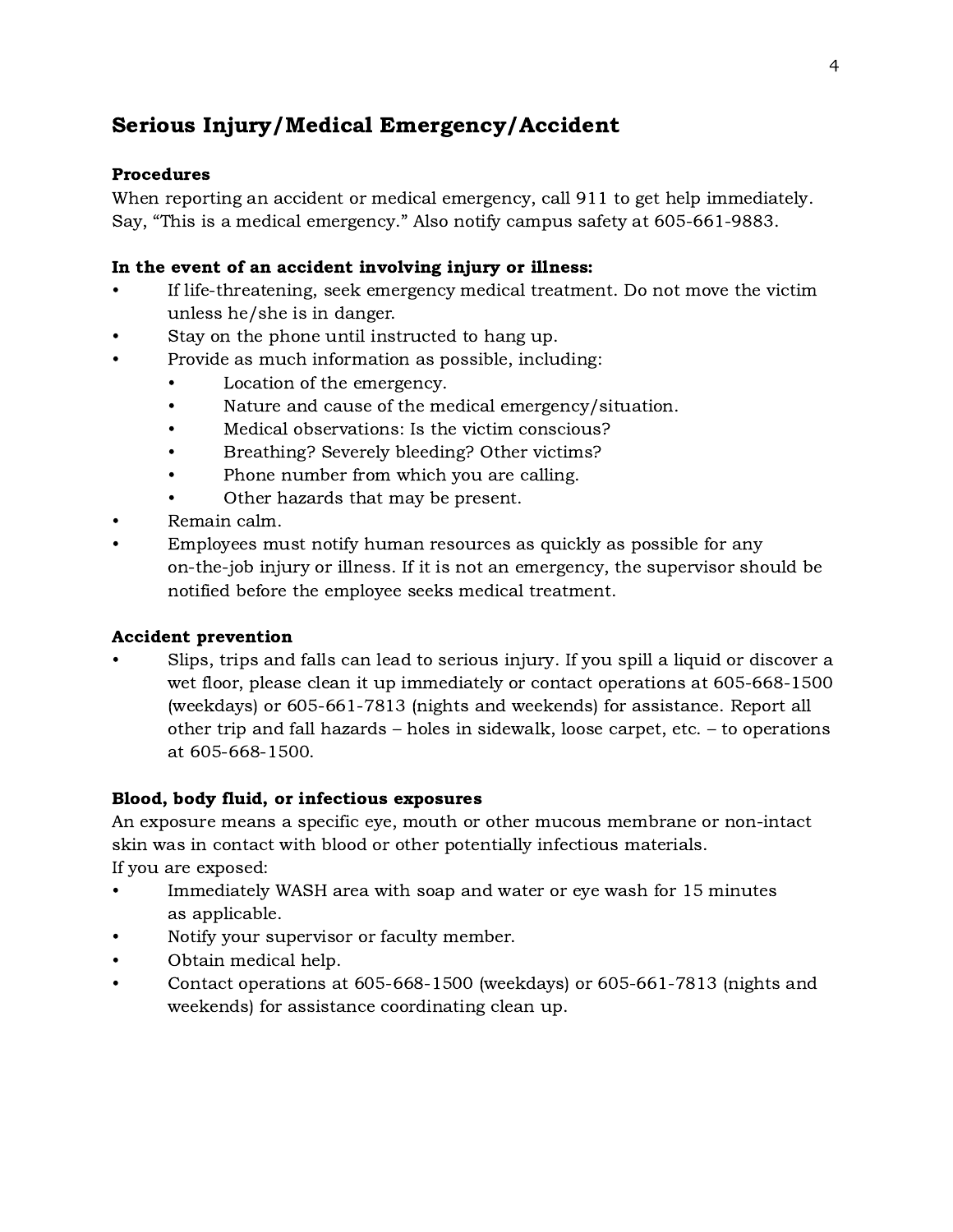# <span id="page-5-0"></span>Fire

All alarms should be taken seriously. If you hear an alarm, evacuate the building following evacuation signs and head toward designated meeting areas.

#### If fire or smoke is discovered anywhere on or about the campus:

- Leave the area where the fire is located, isolating it as well as possible by closing doors and windows around it. DO NOT attempt to retrieve valuables or use elevators.
- Pull the nearest fire alarm. Follow evacuation signs heading toward designated meeting areas and call 911.
- Call the operations office at 605-668-1500 during office hours. After hours, call campus security at 605-661-9883.
- Never attempt to fight a fire larger than wastebasket size. Even a small fire can generate enough smoke to cause serious injury. Never attempt to fight a fire by yourself. Call for help. Always stay between the fire and the exit.

### Keep in mind

- The universal sign for a person trapped in a burning building is to hang clothing or a sheet out the window of the room you are trapped in. The firefighters will know where you are trapped. (Place the red placard in this booklet in the window indicating you need assistance.)
- If you are aware that someone is trapped in a burning structure, inform the firefighters immediately. Do not re-enter the building alone. If you are trapped, stay low to the ground as you try to exit. Do not open any doors that feel hot. Use wet towels or clothes to protect yourself from flames and smoke.
- If your clothes catch fire, STOP, DROP, AND ROLL !!!
- Accountability is a very key concern for the Fire Department. When evacuating you should always go to a designated meeting area so that you can be accounted for.
- All employees are responsible for encouraging others to evacuate while on their own evacuation route.
- Instructors and supervisors are responsible for informing the designated building representative if someone is missing from their class or office.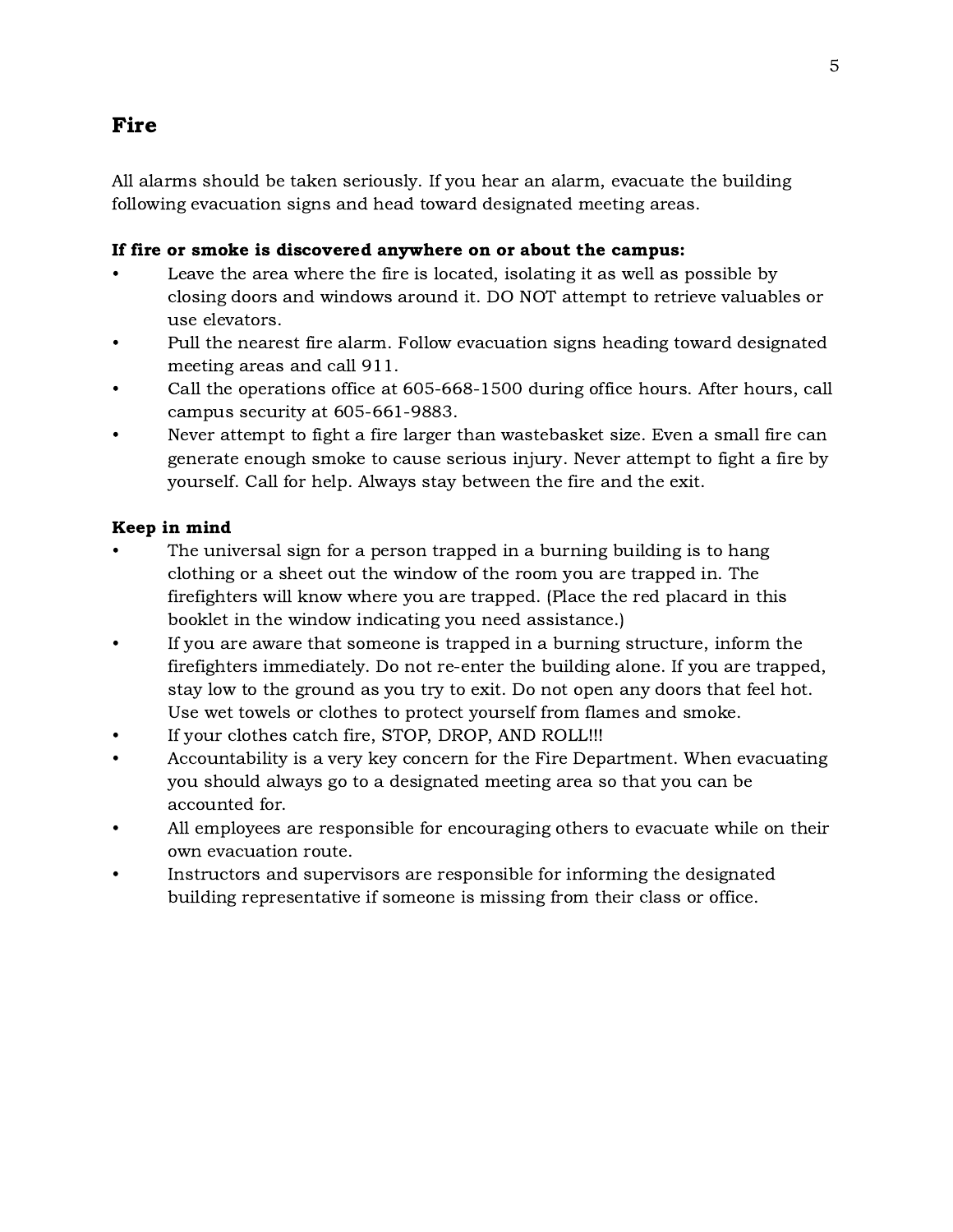# Fire Evacuation Locations

# Designated Assembly Areas

| <b>For Emergencies Here:</b>        | <b>General Evacuation Area:</b>            | <b>Poor Weather:</b>                      |
|-------------------------------------|--------------------------------------------|-------------------------------------------|
| <b>Bede Hall</b>                    | Picnic Gazebo on North side<br>of building | Benedict's Cafe                           |
| Whitby Hall/Residential             | Peace chapel doors/gate                    | Benedict's Cafe                           |
| Marian Auditorium                   | West lawn from auditorium                  | Benedict's Cafe                           |
| Gregory Hall                        | Picnic gazebo on North side<br>of Bede     | Benedict's Cafe                           |
| Corbey Hall                         | Roncalli parking lot                       | Roncalli Student Center                   |
| Roncalli Student Center             | Sculpture courtyard/<br>Picnic Gazebo      | Avera Science and Nursing/<br>Corbey Hall |
| Benedict's Cafe                     | Sculpture courtyard                        | Avera Science and Nursing<br>Center       |
| Scholastica Learning<br>Center      | Sculpture courtyard                        | Avera Science and Nursing<br>Center       |
| Avera Science and Nursing<br>Center | Sculpture courtyard                        | Benedict's Cafe                           |
| Cimpl Arena                         | East arena parking lot                     | Roncalli Welcome Center                   |
| Fieldhouse                          | Flagpole East of Fieldhouse                | Scholastica Learning Center               |
| <b>Rickenbach Suites</b>            | Flagpole East of Fieldhouse                | Scholastica Learning Center               |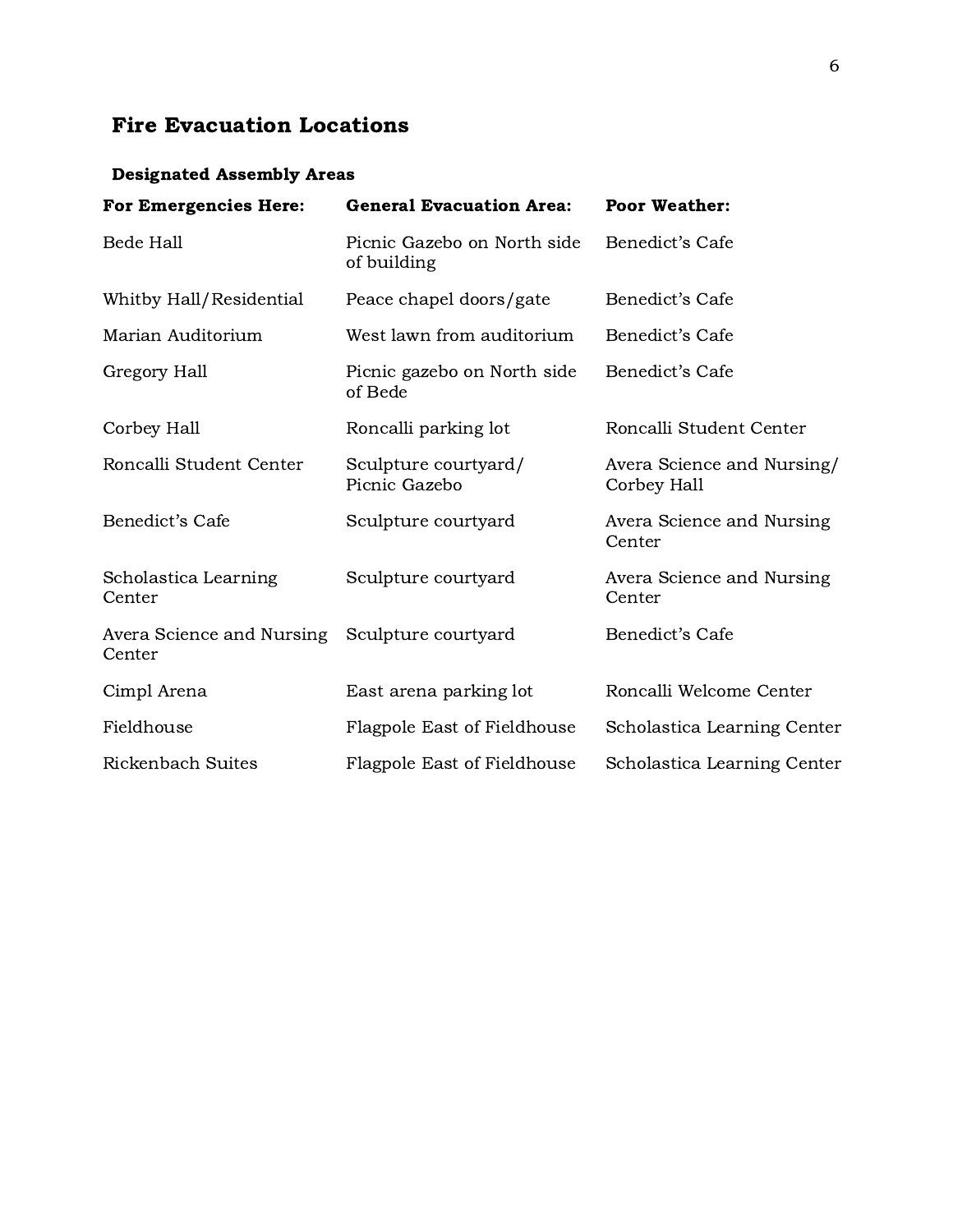# <span id="page-7-0"></span>Bomb Threat

#### Procedures

If you receive a threatening call warning of a bomb or other physical harm, do not hang up. Have another person call 911 while you try to obtain information. Engage the caller in a conversation as long as possible. (Refer to checklist on next page.) Also call campus safety at 605-661-9883.

### Take notes or record: do not rely on memory.

- What is the specific threat?
- Is the voice familiar in any way?
- Male or female, young or old?
- Tone of speech: calm, angry, accent, stutter?
- Are there any background sounds?

#### If it is a bomb threat, ask the following as well:

- When will the bomb explode?
- Where is it located?
- What does it look like? What kind is it?
- Is there more than one?
- What will cause it to explode?
- Who placed the bomb?
- Why was the bomb placed?
- Try to get the caller's name and address.

The president's office will determine whether to evacuate based on the information and circumstances surrounding the threat.

#### If instructed to evacuate:

- Follow directions and remain calm.
- Walk to the nearest exit and make sure others are evacuating.
- Evacuate 200+ yards from the area that may contain the bomb.
- Be alert for anything unusual on the evacuation route. If you see something that appears suspicious, DO NOT move, jar or touch the object or anything attached to it. Notify campus safety.

Complete the following form if you receive a phone call indicating a bomb threat.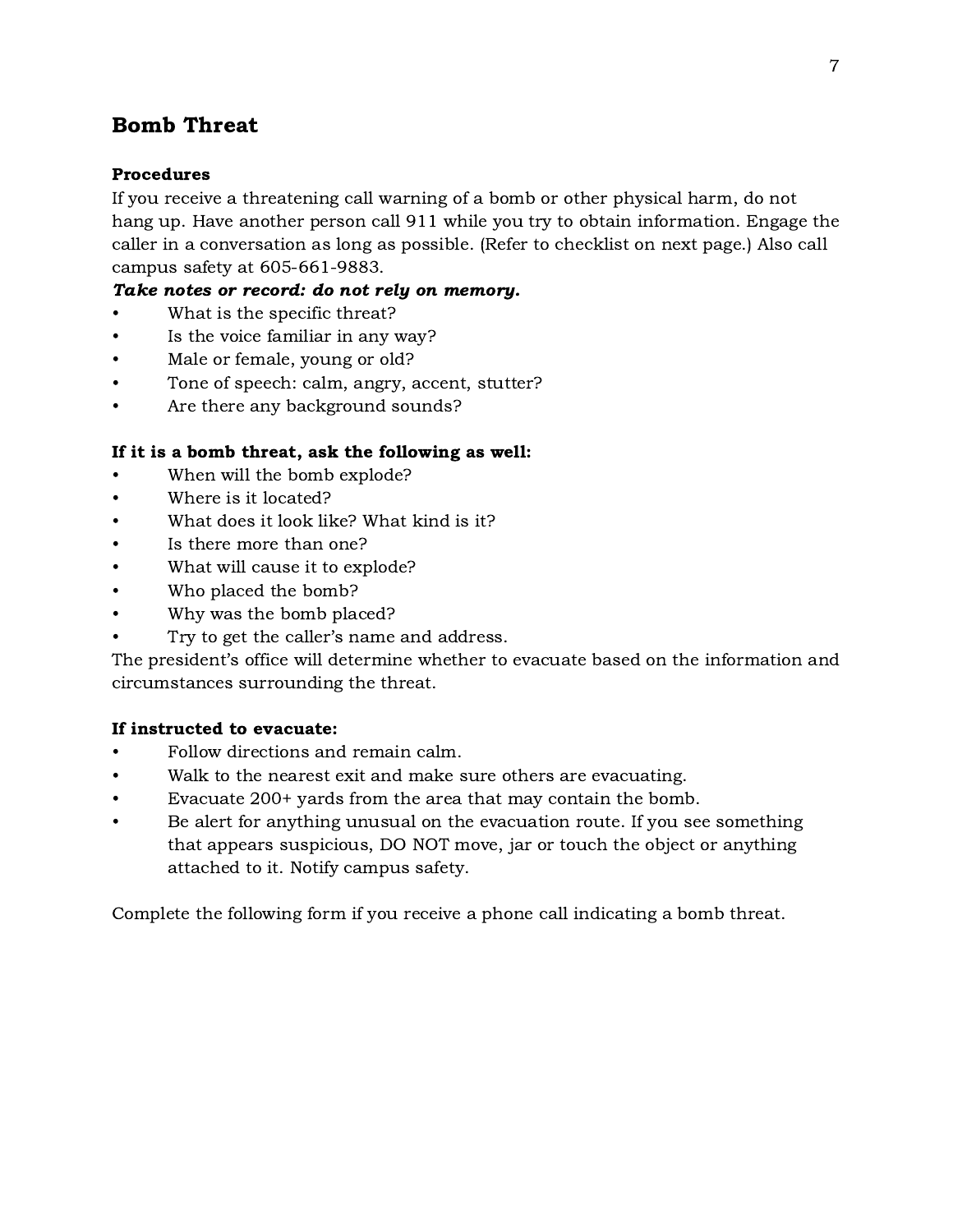# Complete all possible items immediately following the call:

| 4. Incoming phone number: |
|---------------------------|
|                           |
|                           |
|                           |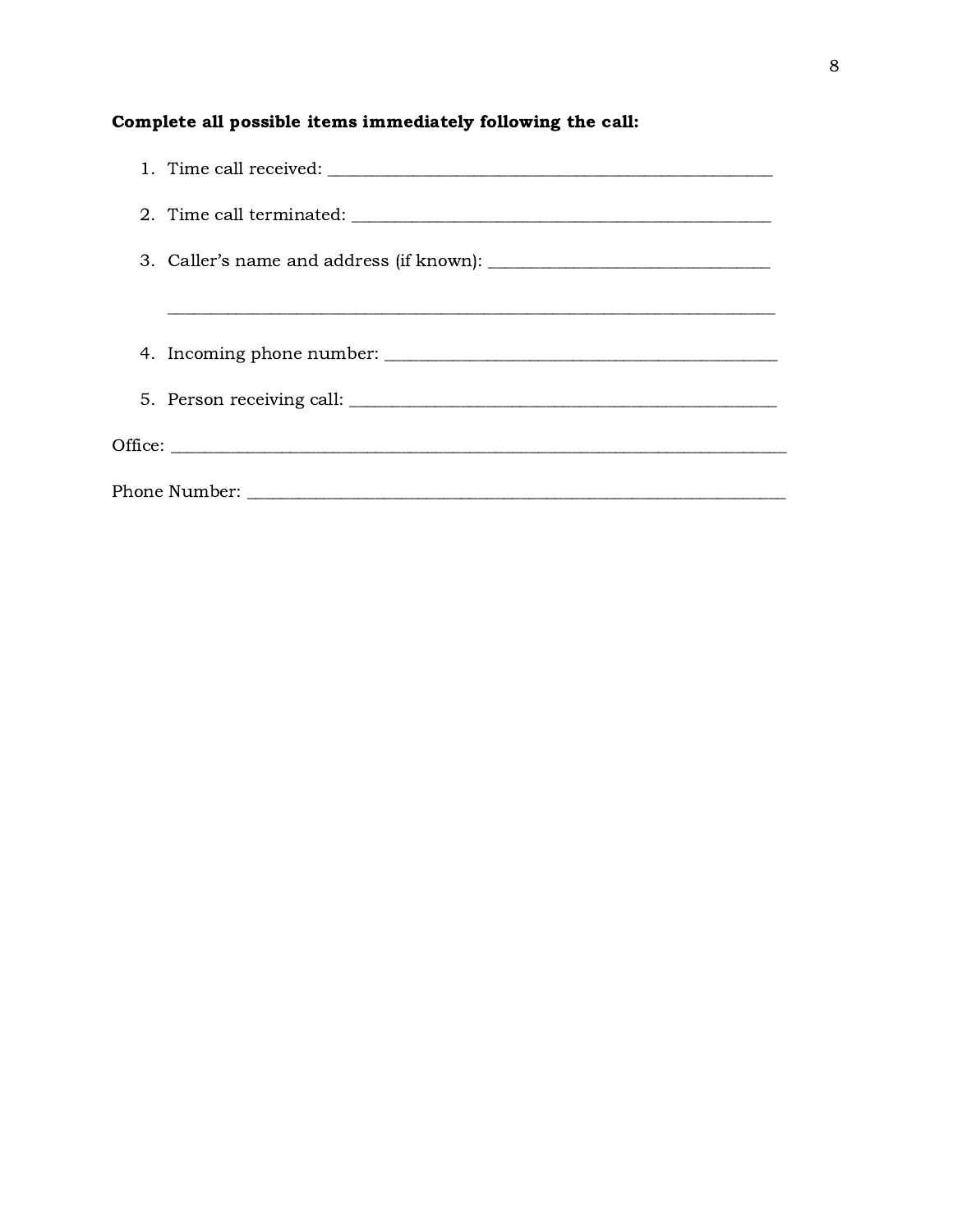# <span id="page-9-0"></span>Evacuation/Shelter-In-Place

#### Evacuation procedures

# In an emergency – Police/Fire/Ambulance – dial 911 and notify Campus Safety at 605-661-9883.

- 1. WHEN ORDERED TO EVACUATE OR WHEN ALARMS ARE ACTIVATED, ALWAYS LEAVE IMMEDIATELY. Evacuation notices will be announced via the Campus Alert Notification (CAN) System.
	- Unless ordered otherwise by officials, facilities personnel or designee (building managers may be designated) shall direct and ensure, to the extent practical, that a safe personnel evacuation is conducted. Treat all alarms as warning of an actual emergency situation.
	- All department heads, faculty, managers and supervisors must help direct employees, students, visitors and each other to obey evacuation instructions of operations personnel and emergency response personnel.
	- Operations personnel or designee shall notify emergency personnel immediately upon their arrival at the scene concerning the status of the evacuation, the exact location of any injured or trapped persons, those waiting in designated areas for evacuation assistance, any others who may be anywhere in the building and any other relevant information on the emergency situation.
- 2. EXIT QUICKLY AND CALMLY USING NEAREST EMERGENCY ESCAPE ROUTES AND MARKED EXITS AND PROCEED TO SAFE ASSEMBLY LOCATIONS. DO NOT USE ELEVATORS.
	- Do not attempt to use elevators during an emergency. Use only stairways in an evacuation.
	- Use clear, safe escape routes and exits and proceed to the nearest outside Safe Assembly Location shown on this building's posted evacuation map or to a location ordered by emergency response personnel. Do not return to an evacuated building until directed by university officials.
	- If possible, take your coat and keys but do not take time to go to lockers or offices for personal possessions.
	- If possible and safe, turn off laboratory gases and exhaust fans; close doors/windows as you exit.
- 3. ASSIST PERSONS REQUIRING EVACUATION ASSISTANCE TO GET TO DESIGNATED AREAS FOR EVACUATION ASSISTANCE. BE ALERT FOR TRAPPED, INJURED, OR OTHER PERSONS NEEDING ASSISTANCE.
- 4. DO NOT return to an evacuated building unless told to do so by a university official.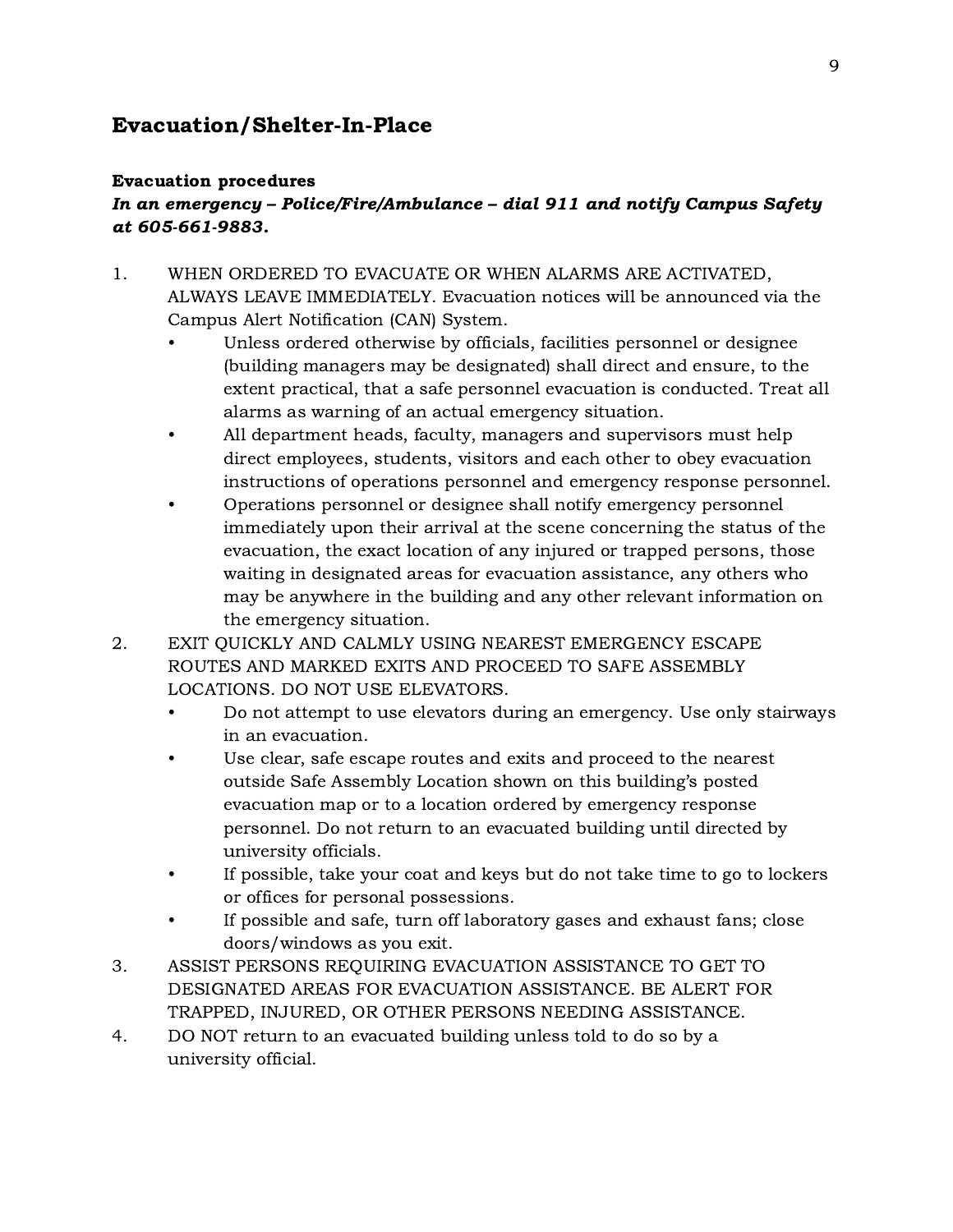#### Shelter-In-Place

Shelter-in-place directives may be issued by authorized personnel or through the campus alert notification system. If advised, persons should:

- Remain in the building until further direction is received from a university official.
- Close windows and doors.

# Building Evacuation Locations

| <b>For Emergencies Here:</b>        | <b>General Evacuation Area:</b>            | <b>Poor Weather:</b>                      |
|-------------------------------------|--------------------------------------------|-------------------------------------------|
| <b>Bede Hall</b>                    | Picnic Gazebo on North side<br>of building | Benedict's Cafe                           |
| Whitby Hall/Residential             | Peace chapel doors/gate                    | Peace Chapel                              |
| Marian Auditorium                   | West lawn from auditorium                  | Peace Chapel                              |
| Gregory Hall                        | Picnic gazebo on North side<br>of Bede     | Benedict's Cafe                           |
| Corbey Hall                         | Roncalli parking lot                       | <b>SLC Hallway</b>                        |
| Roncalli Student Center             | Sculpture courtyard/<br>Picnic Gazebo      | Avera Science and Nursing/<br>Corbey Hall |
| Benedict's Cafe                     | Sculpture courtyard                        | Avera Science and Nursing<br>Center       |
| Scholastica Learning<br>Center      | Sculpture courtyard                        | Avera Science and Nursing<br>Center       |
| Avera Science and Nursing<br>Center | Sculpture courtyard                        | Benedict's Cafe                           |
| Cimpl Arena                         | East arena parking lot                     | Roncalli Welcome Center                   |
| Fieldhouse                          | Flagpole East of Fieldhouse                | Scholastica Learning Center               |
| Rickenbach Suites                   | Flagpole East of Fieldhouse                | Scholastica Learning Center               |

#### Designated Assembly Areas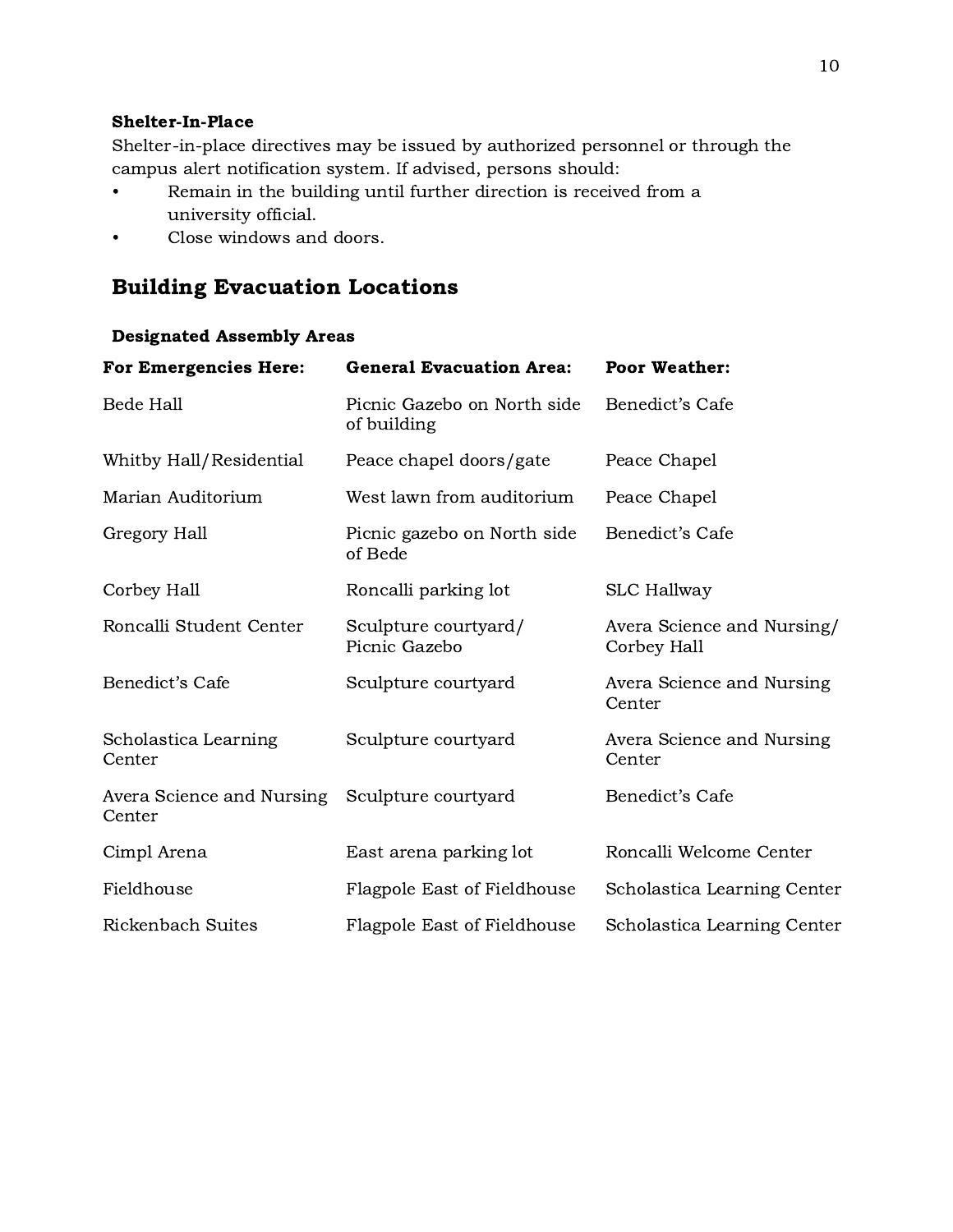# <span id="page-11-0"></span>Active Shooter/Gunfire

### Procedures

If you see someone with a firearm or hear gunshots, secure your own safety and immediately remove yourself from the area, if possible. In no circumstances should you instruct someone else as to what to do in the case of an active shooter. You may advise others as to what you plan to do, but do not give directives.

### Remain calm and call 911 to provide:

- Your name, location, and telephone number from which you are calling.
- Description of the event and/or suspect(s), noting physical characteristics including:
	- hair color, height, weight and build.
	- race and gender, facial hair.
	- color of clothes, shoes or hat.
	- tattoos, piercings or scars.
	- Vehicle description with license plate number.
- Last known location of suspect(s) and direction of travel.
- Number and type of weapons observed.
- Number of shots fired and whether suspect is carrying ammunition.

## If suspect is inside and you cannot escape:

- Shelter with others in the area, then lock or barricade the door with furniture, filing cabinets, etc.
- Turn off lights, computer monitors, and radios.
- Silence cell phones.
- Hide: take cover under a desk, large piece of furniture, or behind a solid masonry wall – and avoid windows.
- Be very quiet, listen, and play dead if there are multiple victims.
- Call 911 if able.
- Be aware of CAN text messages for information.
- Do NOT open the door for anyone.

### If suspect is outside and you are inside:

- Shelter with others in area. Take immediate cover in a locked room.
- Call 911 if able.
- Attempt to rescue people ONLY if it can be accomplished without further endangering yourself or the persons inside a secured area.
- Be aware of CAN text messages for information.

### If suspect is outside and you are outside:

• Take immediate cover behind a tree, building, wall or automobile (near the engine for protection).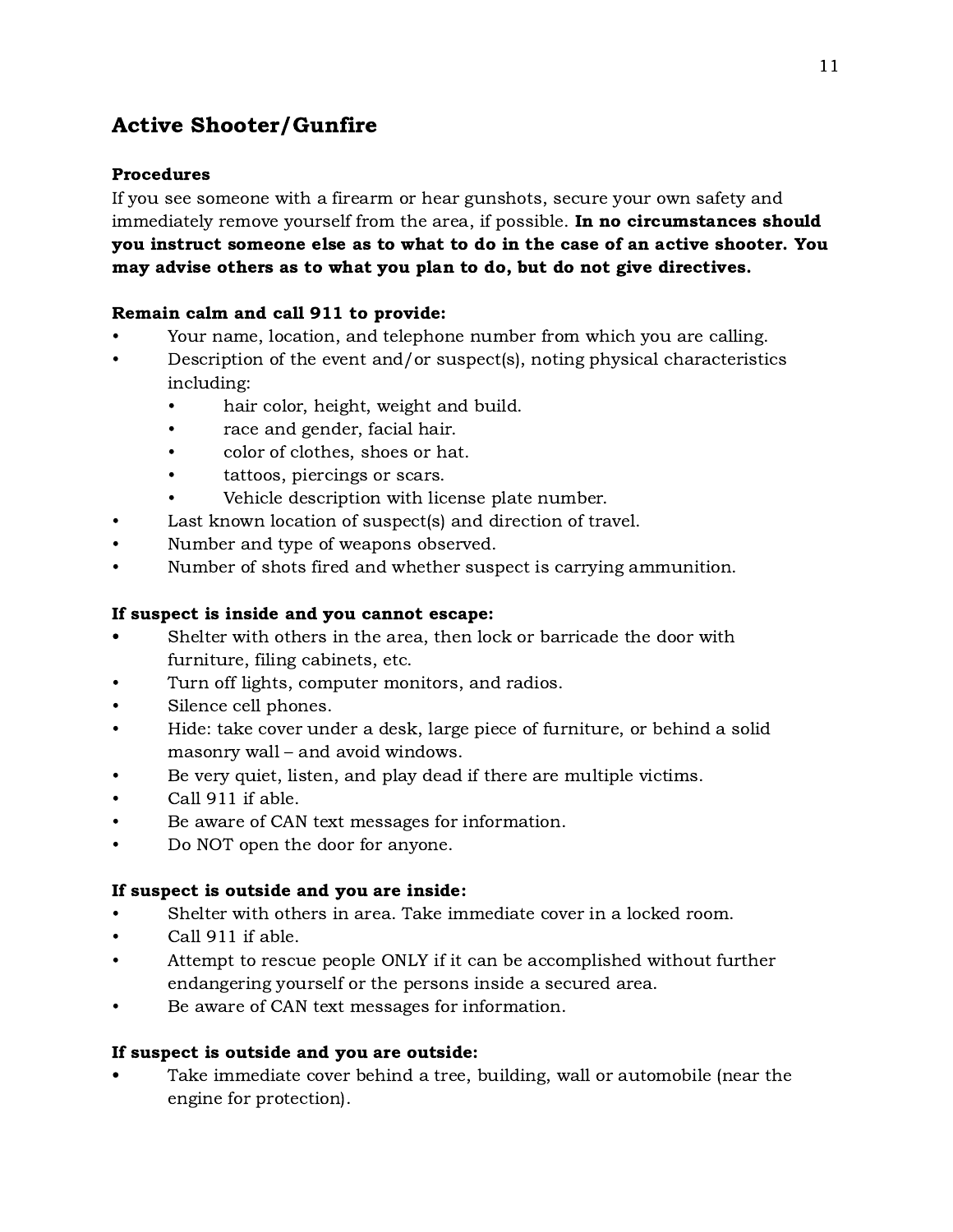- <span id="page-12-0"></span>If possible, try to safely enter a building and take cover inside.
- Call 911 if able.
- Be aware of CAN text messages for information.

# Missing Persons

A community member will be considered missing if a roommate, classmate, faculty member, family member or other campus personnel has not seen the person in a reasonable amount of time. A reasonable amount of time may vary with the time of day and information available regarding the missing person's daily schedule, habits, punctuality, and reliability. Individuals will also be considered missing immediately if their absence has occurred under circumstances that are suspicious or cause concerns for their safety. If the initial report that a person is missing is made to a department other than campus safety, the employee receiving the report will ensure that campus safety is contacted immediately at 605-661-9883.

#### Procedures for designation of emergency contact information

#### Students age 18 and above or emancipated minors:

Students will be given the opportunity each summer during the registration process to designate a confidential contact person to be notified in the event the student is determined to be missing, and that only authorized campus officials in the furtherance of a missing person investigation may have access to this information. If a student does not provide the confidential contact information, emergency contact designee will remain in effect until changed or revoked by the student.

#### Students under the age of 18:

In the event a student who is not emancipated is determined to be missing pursuant to the procedures set forth below, the college is required to notify a custodial parent or guardian no more than 24 hours after the student is determined to be missing in accordance with campus procedures.

### Staff and Faculty:

Human resources will be contacted in the event of a missing staff or faculty member, and human resources or his/her designee will contact the emergency contacts on file.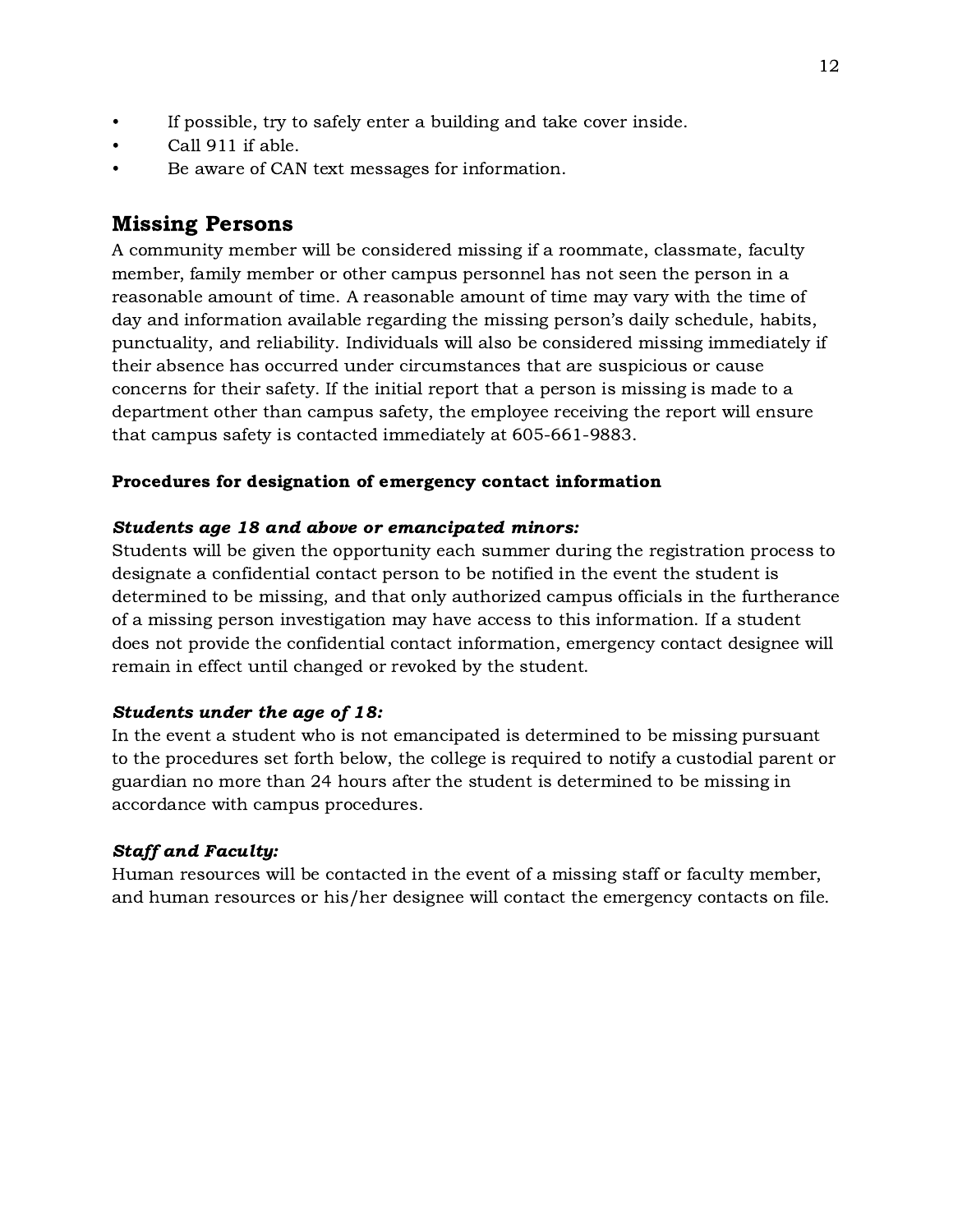# <span id="page-13-0"></span>Reporting Crime

### Procedures - Reporting crime

- Notify campus safety at 605-661-9883 immediately if you think a crime or suspicious activity is occurring.
- Be prepared to provide:
	- Nature of the incident
	- Location of the incident
	- Description of the person(s) involved
	- Description of the property involved
- Report things that appear out of place or any suspicious activity immediately.
- Be prepared to give accurate descriptions of race, age, gender, appearance, location, etc.

\*\*REMEMBER: Only you can decide which course of action is appropriate in each case.

# Threatening Individual

# Threatening individual - Workplace violence

A threatening individual is any person whom you determine to be a threat to you or those around you. The individual may have weapons or just make you suspicious because of their behavior. Trust your instincts and keep yourself safe by creating distance between you and the person(s).

- Notify campus safety at 605-661-9883 from a campus phone whether the individual poses an immediate threat to you or not. Be prepared to provide a situation assessment.
- Be realistic about your ability to protect yourself. Stay calm and avoid conflict. If possible, seek protection in a classroom/office that locks and has phone access, or leave the building immediately if safe to do so.

# Psychological Crisis

### A mental health emergency may include:

- Suicidal behavior.
- An individual threatening harm to himself/herself or others.
- A psychotic break characterized by sudden loss of contact with reality or bizarre behavior.
- An unusual or prolonged reaction to traumatic events.
- Any behavior that is unreasonably disturbing to the work environment.

### Response Actions

• Call 911. If concerned, call residence life on call line at 605-660-1578.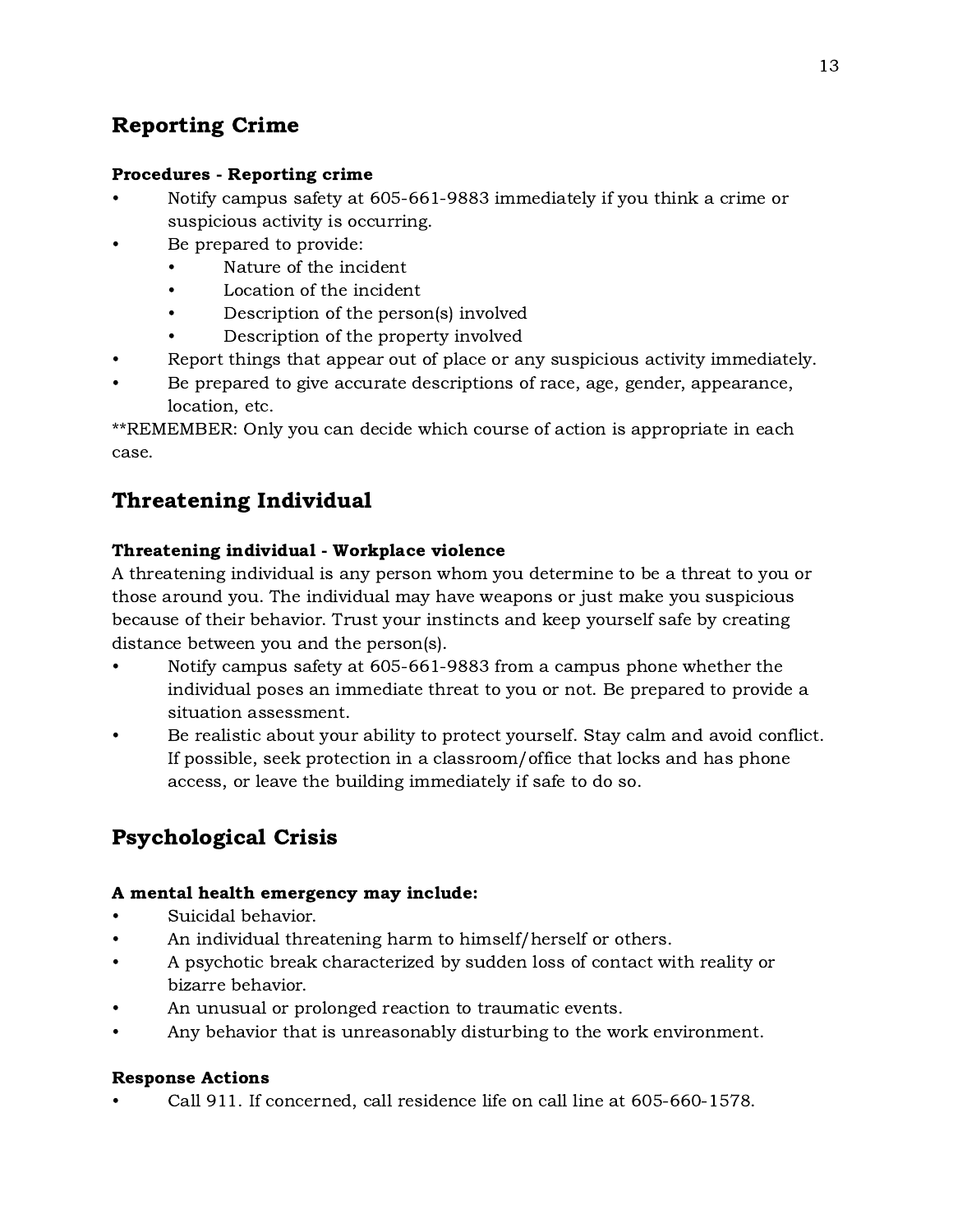- <span id="page-14-0"></span>• Treat all suicidal comments seriously; never assume comments are made only to gain attention.
- Try not to act shocked, as this may cause further distress to the individual.
- Keep your own safety in mind at all times; maintain a safe distance.

# Severe Weather

# Procedures

In the event of severe weather warnings or events, classes may be canceled and university activities postponed. The president's office will notify employees, students and the general public through the CAN text messaging system.

# Warning Signals

Yankton has outdoor sirens that sound in the event of severe weather. When this occurs, tune into local radio and TV stations to determine the nature of the emergency.

# Severe Thunderstorms

The National Weather Service issues severe thunderstorm watches and warnings. Remember that tornadoes can spawn from severe thunderstorms.

### Tornado Watch

A "Tornado Watch" is issued when atmospheric conditions are favorable for the formation of tornadoes in a given area. Under watch conditions stay informed by listening to radio or television.

# Tornado Warning

A "Tornado Warning" indicates that a tornado has been sighted and poses a definite threat to a given area. If the warning is for your area, you should take shelter immediately! During periods of adverse weather conditions when you hear this alarm, enter the occupied college building nearest you at the time and immediately go to the basement or lowest level. As you go, alert anyone you see that the alarm has sounded and that they should proceed to the sheltered area in that building.

- Remain in your shelter until you are notified by university personnel. In the event that the tornado strikes and causes damage and disruption of campus systems, you should still remain in your shelter until notified otherwise. Another tornado or other storm activity could follow.
- It is your responsibility to act in a controlled manner, exercising care and concern for the welfare of all individuals who may be sheltered with you.
- In the event that you seem to be cut off from the outside, stay calm, perform necessary first aid under direction of trained persons, if possible, and be assured that response teams from the university and Yankton will be arriving.